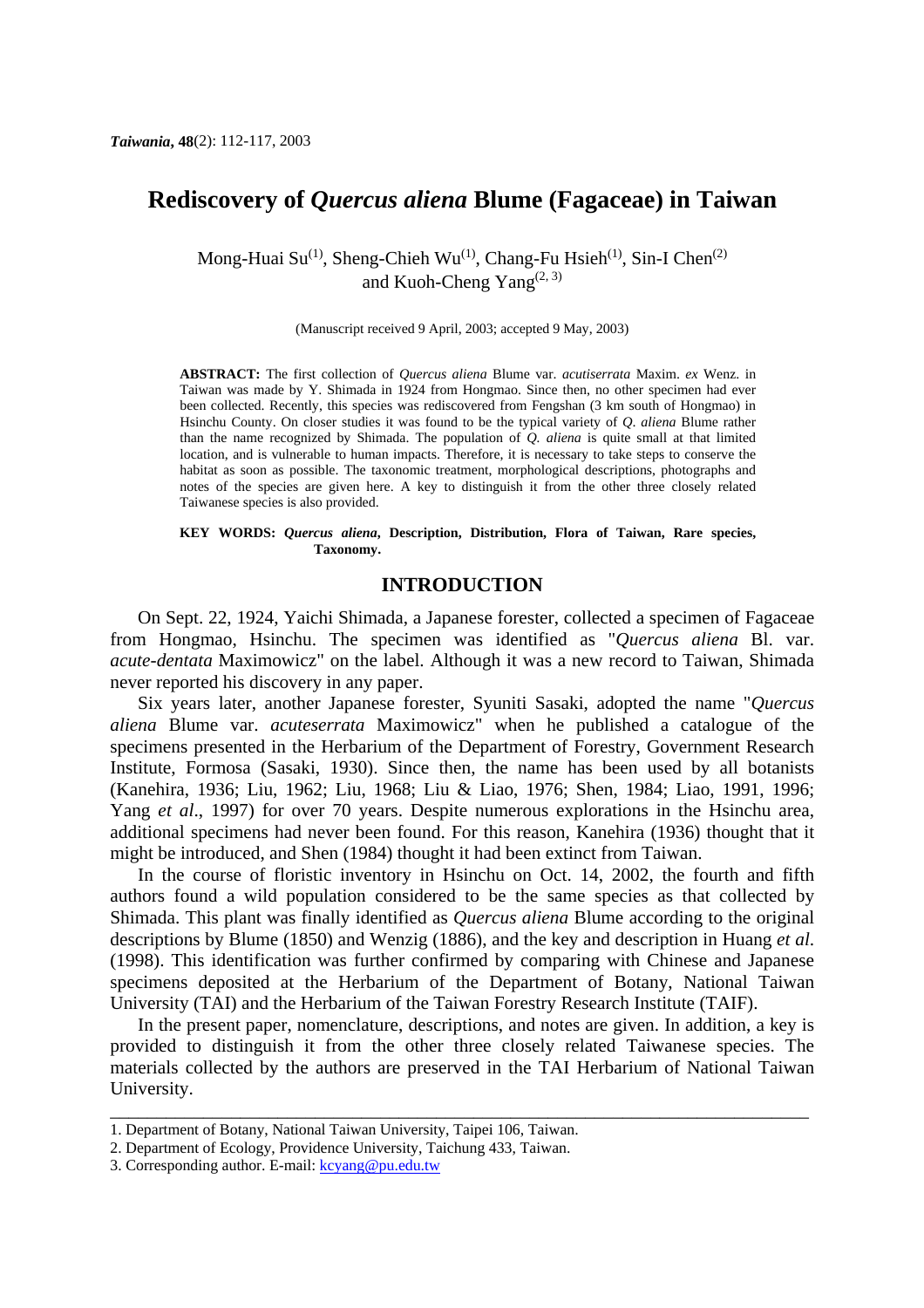

Fig. 1. Locality at which specimens were collected (left: square; right: solid square). Source of the left map is from Combined Service Forces, 1989.

### **TAXONOMIC TREATMENT**

**Quercus aliena** Blume, Mus. Bot. Lugd. -Bat. 1: 298. 1850; Chun, Chinese Econ. Trees 97. 1921; Huang *et al.*, Fl. Reipubl. Popularis Sin. 22: 230. 1998. Figs. 1-4

*Quercus aliena* Blume var. *acutiserrata auct. non* Maximowicz *ex* Wenzig: Kanahira, Form. Trees. 119. 1936; Liu, Illu. Nat. Intro. Lig. Pl. Taiwan. 614. 1962; Liu, Bull. Taiwan For. Res. Inst. 165:10. 1968; Liu & Liao, Fl. Taiwan 2: 98. 1976; Shen, Studies Taxon. Taiwan Fagaceae Pollen Morph. 49. 1984; Liao, Taxon. Rev. Fam. Fagaceae Taiwan. 165. 1991; Liao, Fl. Taiwan 2: 114. 1996. 2nd ed.; Yang *et al.*, Man. Taiwan Vasc. Pl. 2:35. 1997.

 Deciduous trees to 10 m high, trunks 0.3 m across; bark rigid, irregularly furrowed, gray; branchlets grayish brown, glabrescent, lenticellate; buds ellipsoid, scales brown, ciliate. Leaves coriaceous, elliptic-obovate to obovate, 10-25 cm long, 5-14 cm wide, the apex obtuse to acuminate, the base cuneate to rounded, dentate, deeply green, glabrous above, grayish-white, densely stellate-hairy beneath, lateral veins 9-15-paired; petioles 0.5-2 cm long, glabrous. Inflorescences catkins or spikes, coetaneous in spring, borne on leafy flowering branchlets. Staminate catkins pendulous, 4-8 cm long; staminate perianth 6-lobed, the lobes linear; stamens 7-10. Pistillate flowers axillary, cupules solitary or in fascicles of 2 or 3, 2-3 mm long, 2-2.8 mm broad; imperfect ovary 2-4-celled, styles 2-4, bracts ovate-lanceolate, 2 mm long, crowded, grayish pubescent. Cupules cupulate, 0.5 cm high, 1.5 cm broad, enclosing ca. 1/3 of nut, covered with small triangular imbricate scales. Nuts ellipsoid to ovoid, about 1.5-2 cm long, 1-1.5 cm broad, hairy becoming glabrate, scar slightly raised, maturing from Sept. to Nov.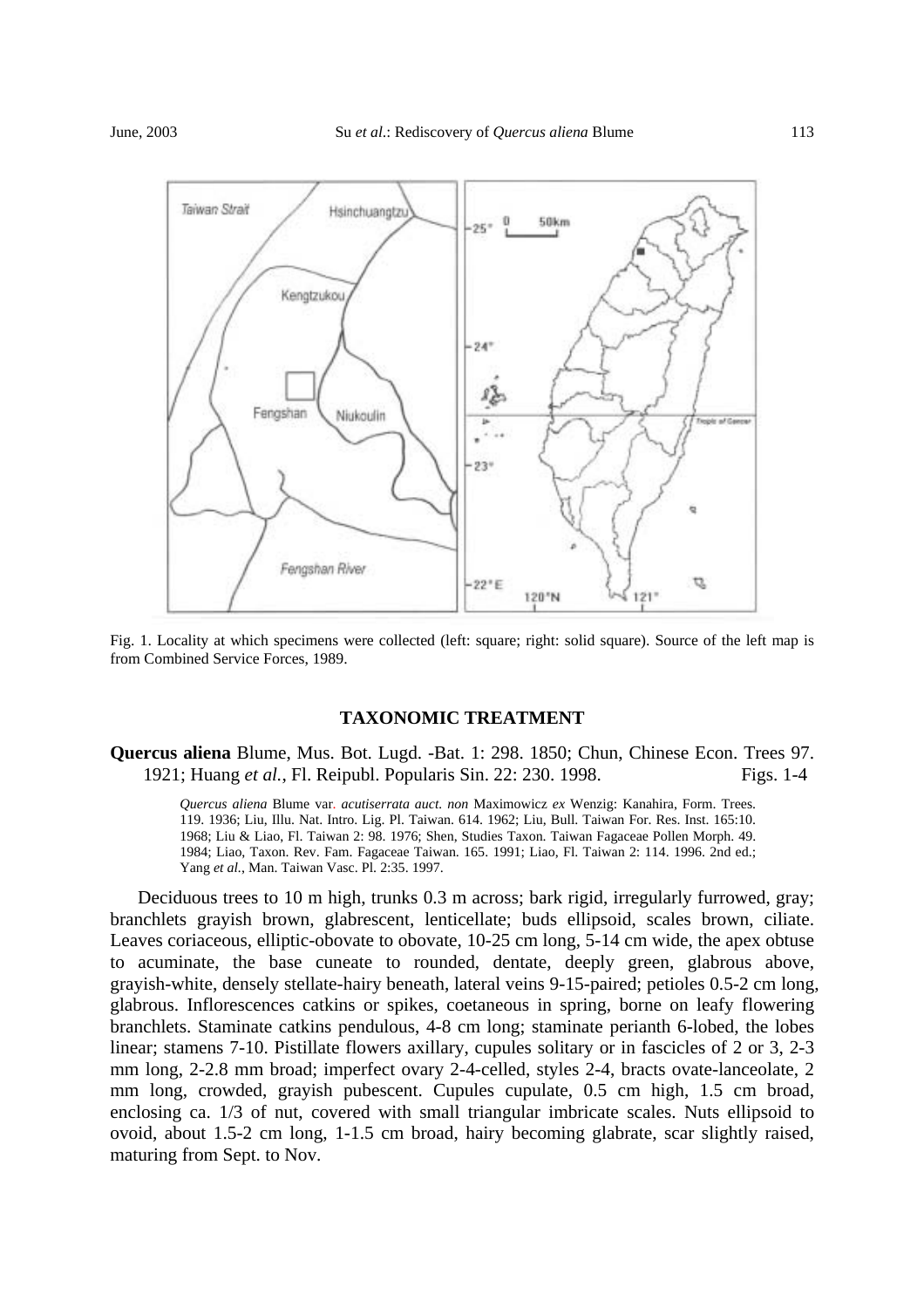

Fig. 2. Specimen newly collected (*Wu 2638*).

 Distribution: China, Japan and Korea. Taiwan, found only at Fengshan near Niukoulin, Hsinchu County. N2452'53", E12057'43" (E246150, N2752650 in TWD67). Elevation is about 100 m.

 Notes: The rediscovery of *Q. aliena* at Fengshan is not surprising since the place is near Hongmao where Shimada collected his specimen in 1924. Although specimen of this species was originally identified as *Q*. *aliena* var. *acutiserrata* rather than *Q. aliena* var. *aliena*, the two are easy to distinguish. The leaf margin of var. *aliena* is coarsely dentate-sinuate, and the apices of teeth are obtuse or rounded. This is in contrast to the margin of var. *acutiserrata* that is coarsely serrate with apices of serrations acuminate or acute.

 In Taiwan, trees of *Q. aliena* form a mixed association with *Q. variabilis* Blume. It grows only on the windward slopes (against the winter monsoon). The trees are windswept and stunted, and are quite low (usually less than 10 m tall) as compared to those reported elsewhere in China (Liu & Liao, 1976; Huang *et al*., 1998) and Japan (Satake *et al*., 1989).

 The population of *Q. aliena* is quite small (about 100-200 individuals) at that limited location, and is vulnerable to human impacts. Unless steps are taken to conserve the habitat soon, it will be in danger of extinction in Taiwan.

 **Specimens examined: Taiwan:** Hsinchu Co., Hongmao, *Shimada s. n.* Sep. 22, 1924 (TAIF); Fengshan near Niukoulin, *Yang s. n.* Oct. 14, 2002; *Wu 2638*, Oct. 28, 2002. Taipei City, Taipei Botanical Garden, *Chen 193* (TAIF, introduced). **China:** Kwangtung Prov., *Tsang 20681* (TAI); Chekiang Prov., *Law 1267* (TAI); *Ching 2554* (TAI); Szechuan Prov., *Wang 21749* (TAI); Hopei Prov., *Chow 40505* (TAI); Kiangsi Prov., *Cheo 218* (TAI). **Japan:** Yamashiro, *Makino. s. n.* (TAIF); *Nakashima s. n.* (TAI). **USA:** Harvard Univ., *Davis et al. 80-275* (TAIF, introduced from China).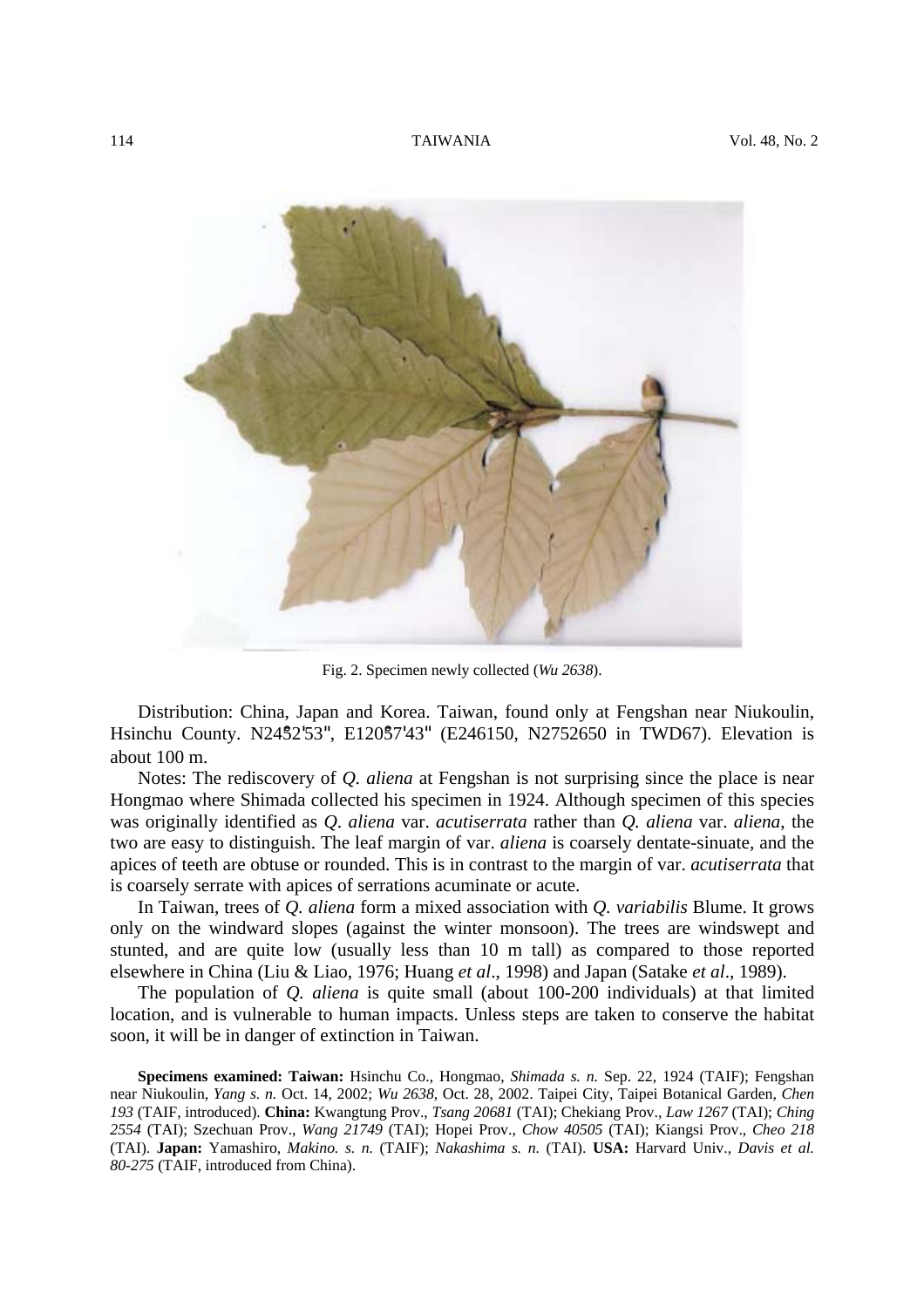

Fig. 3. Fresh leaves and fruits of *Q. aliena*.



Fig. 4. Habitat (trees of *Q. aliena* pointed out by arrows).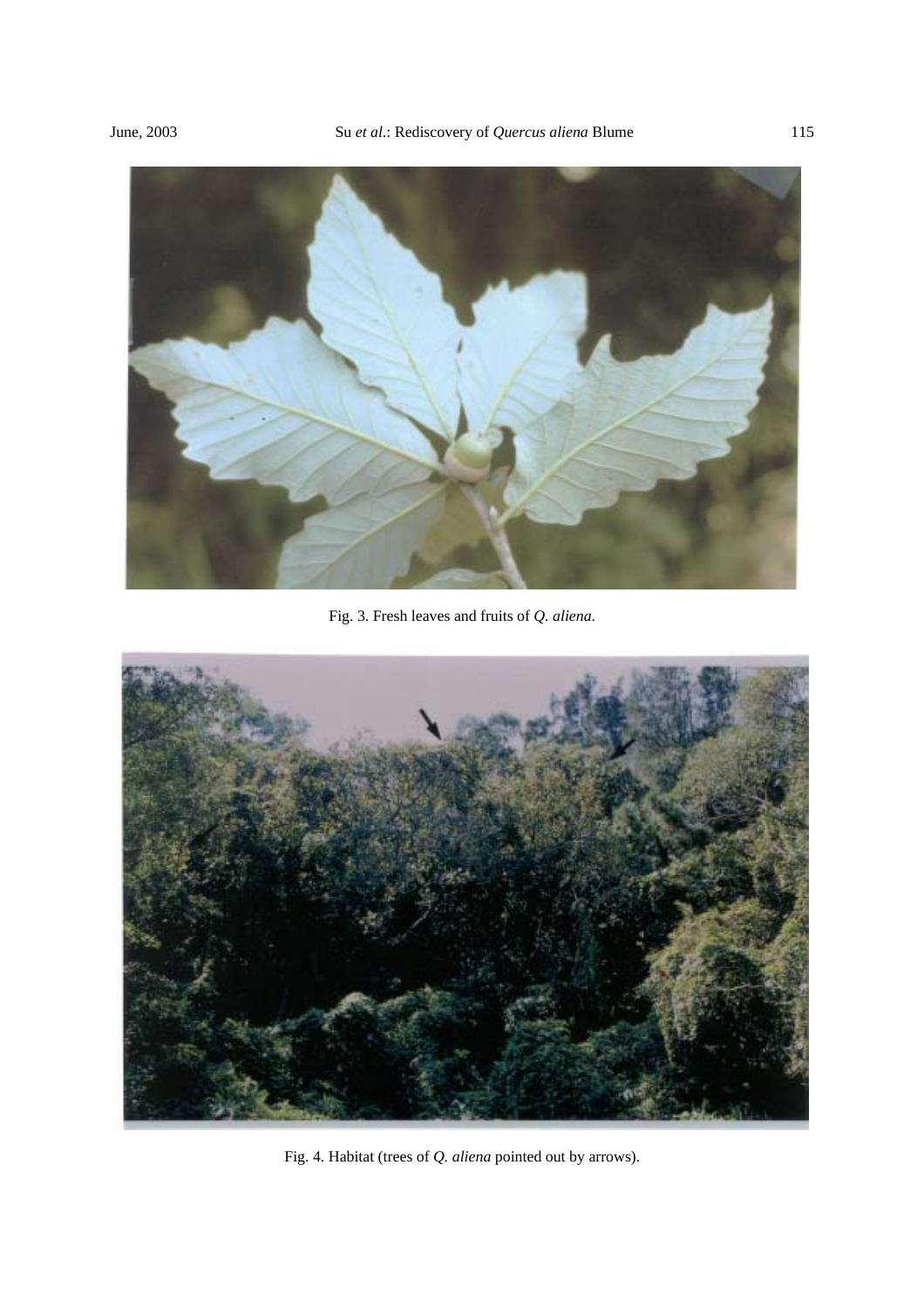Key to Taiwanese species closely related to *Q*. *aliena*

1. Scales of cupule subulate, linear or narrow lanceolate, vary long and spreading.

| 2. Leaf blade narrowly elliptic-lanceolate to ovate-lanceolate, margins spiniform dentate; scales of cupule |  |
|-------------------------------------------------------------------------------------------------------------|--|
|                                                                                                             |  |
| 2. Leaf blade obovate to narrowly obovate, margins undulate to rough dentate; scales of cupule narrowly     |  |
|                                                                                                             |  |
| 1. Scales of cupule triangular, very short and adnate.                                                      |  |
|                                                                                                             |  |
|                                                                                                             |  |
|                                                                                                             |  |

# **ACKNOWLEDGEMENTS**

 We thank administrators of TAI and TAIF for allowing examination of their specimens. Gratitude is also due to Dr. Chun-Neng Wang in Edinburgh for literatures.

# **LITERATURE CITED**

Blume, C. L. 1850. Museum Botanicum, Lugduno-Batavum. Tomus 1, part **19**: 298.

- Huang, C.-C., Y.-T. Chang, Y.-C. Hsu and H.-W. Jen. 1998. Fagaceae. In: Chun W.-Y. and C.-C. Huang (eds.), Fl. Reipublicae Popularis Sin. **22**: 230-232.
- Kanehira, R. 1936. Formosan Trees. Department of Forestry, Government Research Institute, Formosa. p. 119.
- Liao, J.-C. 1991. The Taxonomic Revisions of the Family Fagaceae in Taiwan. Department of Forestry, National Taiwan University. pp. 165-167.
- Liao, J.-C. 1996. Fagaceae. In: Huang, T.-C. *et al.* (eds.). Flora of Taiwan, 2nd ed. **2**: 114-115. Editorial Committee, Department of Botany, National Taiwan University, Taipei.
- Liu, T. 1968. Phytogeographical Study on the Fagaceae of Taiwan. Bull. Taiwan Forest. Res. Inst. No. 165. 24 pp.
- Liu, T.-S. 1962. Illustrations of Native and Introduced Ligneous Plants of Taiwan. College of Agriculture, National Taiwan University, Taipei. p. 614.
- Liu, T.-S. and J.-C. Liao. 1976. Fagaceae. In: Huang, T.-C. *et al.* (eds.). Flora of Taiwan, 1st ed. **2**: 98. Editorial Committee, Department of Botany, National Taiwan University, Epoch Publishing Co., Ltd., Taipei.
- Sasaki, S. 1930. A Catalog of the Government Herbarium. Department of Forestry, Government Research Institute, Taihoku, Formosa. p. 164.
- Satake, Y., H. Hara, S. Watari, and T. Tominari. 1989. Wild Flowers of Japan. Woody Plants I. Heibonshan Ltd., Publishers, Tokyo. p. 72.
- Shen, C.-F. 1984. Studies on Taxonomy of Taiwan Fagaceae and Pollen Morphology. Master's thesis. Department of Forestry, National Taiwan University, Taipei. p. 49.
- Wenzig, T. 1886. Die Eichen Ost- und Südasiens. Jahrbuch des Königlichen botanischen Gartens und der botanischen Museums zu Berlin. band IV: 219.
- Yang, Y.-P., H.-Y. Liu and S.-Y. Lu. 1997. Manual of Taiwan Vascular Plants **2**: 35. The Council of Agriculture, Taipei.